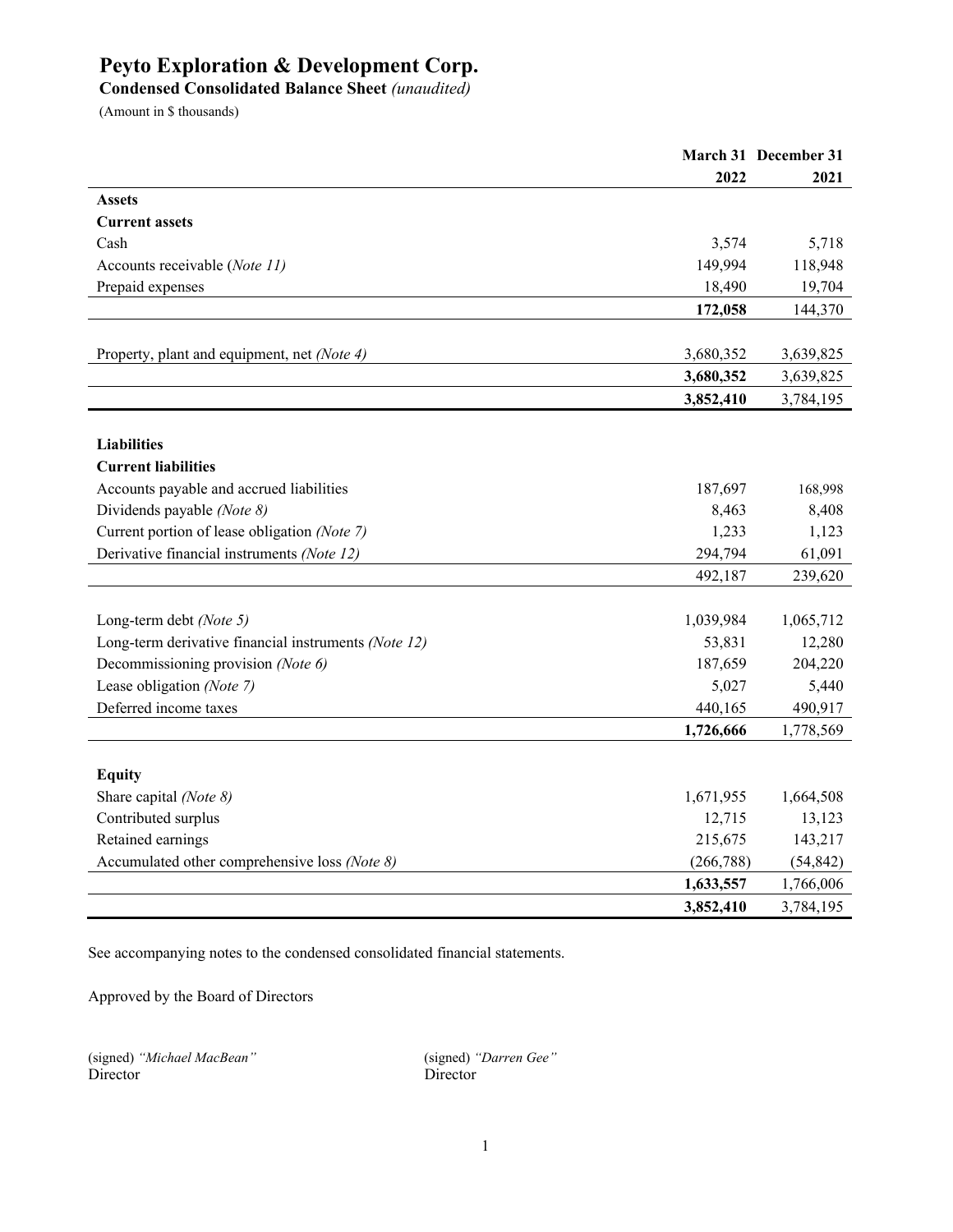# **Condensed Consolidated Income Statement** *(unaudited)*

|                                                               | Three months ended |          |
|---------------------------------------------------------------|--------------------|----------|
|                                                               | March 31           |          |
|                                                               | 2022               | 2021     |
| <b>Revenues</b>                                               |                    |          |
| Natural gas and natural gas liquid sales (Note 11)            | 340,270            | 200,383  |
| Royalties                                                     | (32,903)           | (14,069) |
| Natural gas and natural gas liquid sales, net of royalties    | 307,367            | 186,314  |
|                                                               |                    |          |
| Realized loss on derivative financial instruments (Note 12)   | (53,376)           | (25,056) |
| Unrealized gain on derivative financial instruments (Note 12) |                    | 1,453    |
| Other income                                                  | 382                | 377      |
|                                                               | 254,373            | 163,088  |
| <b>Expenses</b>                                               |                    |          |
| Operating                                                     | 22,295             | 16,901   |
| Transportation                                                | 15,270             | 8,110    |
| General and administrative                                    | 1,731              | 1,984    |
| Stock based compensation (Note 10)                            | 2,288              | 1,117    |
| Interest                                                      | 11,585             | 17,931   |
| Unrealized gain on foreign exchange                           | (728)              |          |
| Accretion of decommissioning provision (Note 6)               | 1,196              | 940      |
| Loss on disposition of capital assets                         |                    | 419      |
| Depletion and depreciation (Note 4)                           | 73,018             | 65,353   |
|                                                               | 126,655            | 112,755  |
| <b>Earnings before taxes</b>                                  | 127,718            | 50,333   |
|                                                               |                    |          |
| <b>Income tax</b>                                             |                    |          |
| Deferred tax expense                                          | 29,902             | 11,833   |
| <b>Earnings for the period</b>                                | 97,816             | 38,500   |
|                                                               |                    |          |
| Earnings per share $(Note 8)$                                 |                    |          |
| <b>Basic</b>                                                  | \$0.58             | \$0.23   |
| Diluted                                                       | \$0.56             | \$0.23   |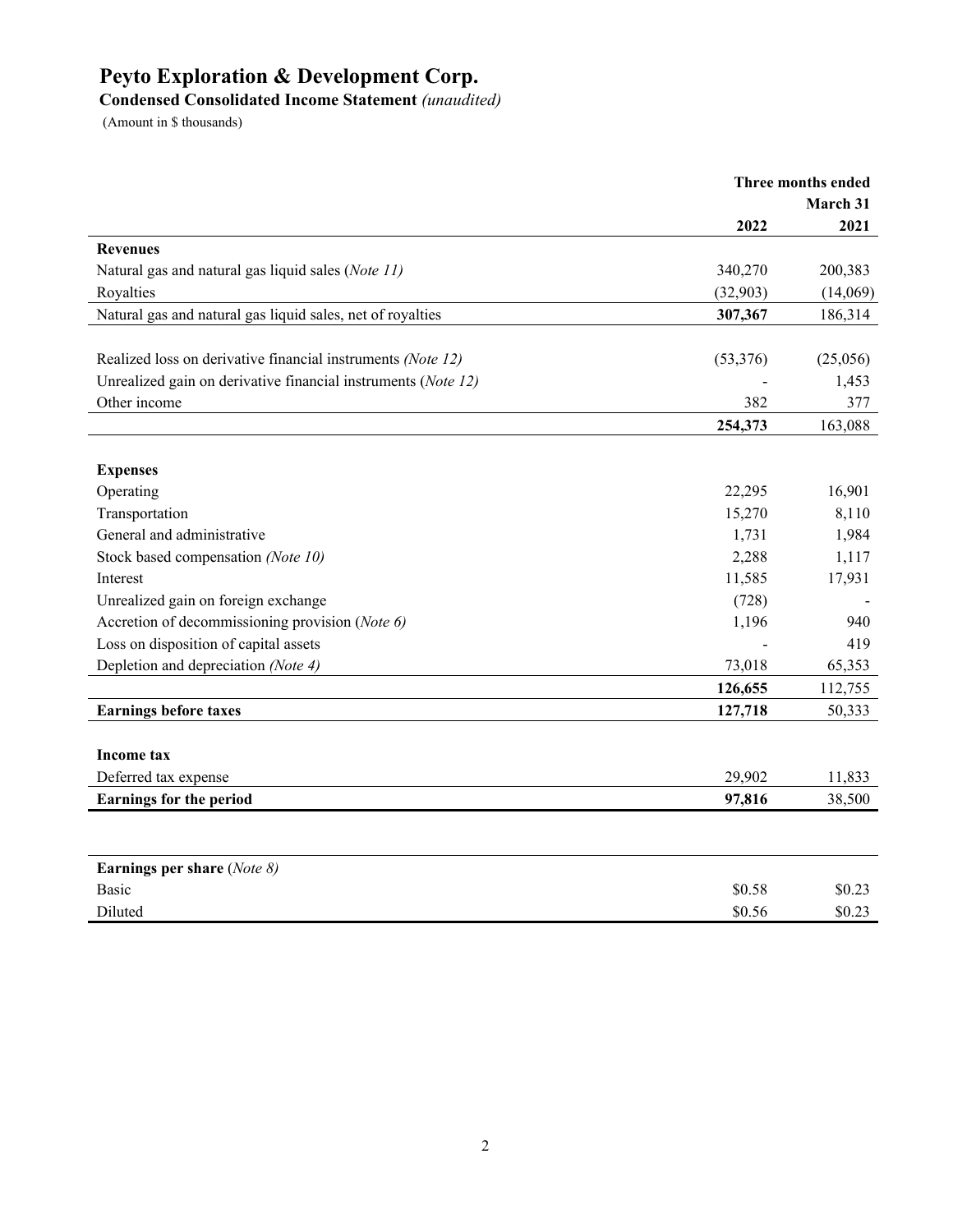**Condensed Consolidated Statement of Comprehensive Income (loss)** *(unaudited)*

|                                                               | Three months ended |                 |
|---------------------------------------------------------------|--------------------|-----------------|
|                                                               |                    | <b>March 31</b> |
|                                                               | 2022               | 2021            |
| <b>Earnings for the period</b>                                | 97,816             | 38,500          |
| Other comprehensive income                                    |                    |                 |
| Change in unrealized loss on derivative financial instruments | (328, 629)         | (46,030)        |
| Deferred income tax recovery                                  | 63,308             | 4,824           |
| Realized loss on derivative financial instruments             | 53,375             | 25,056          |
| Comprehensive income (loss)                                   | (114, 130)         | 22,350          |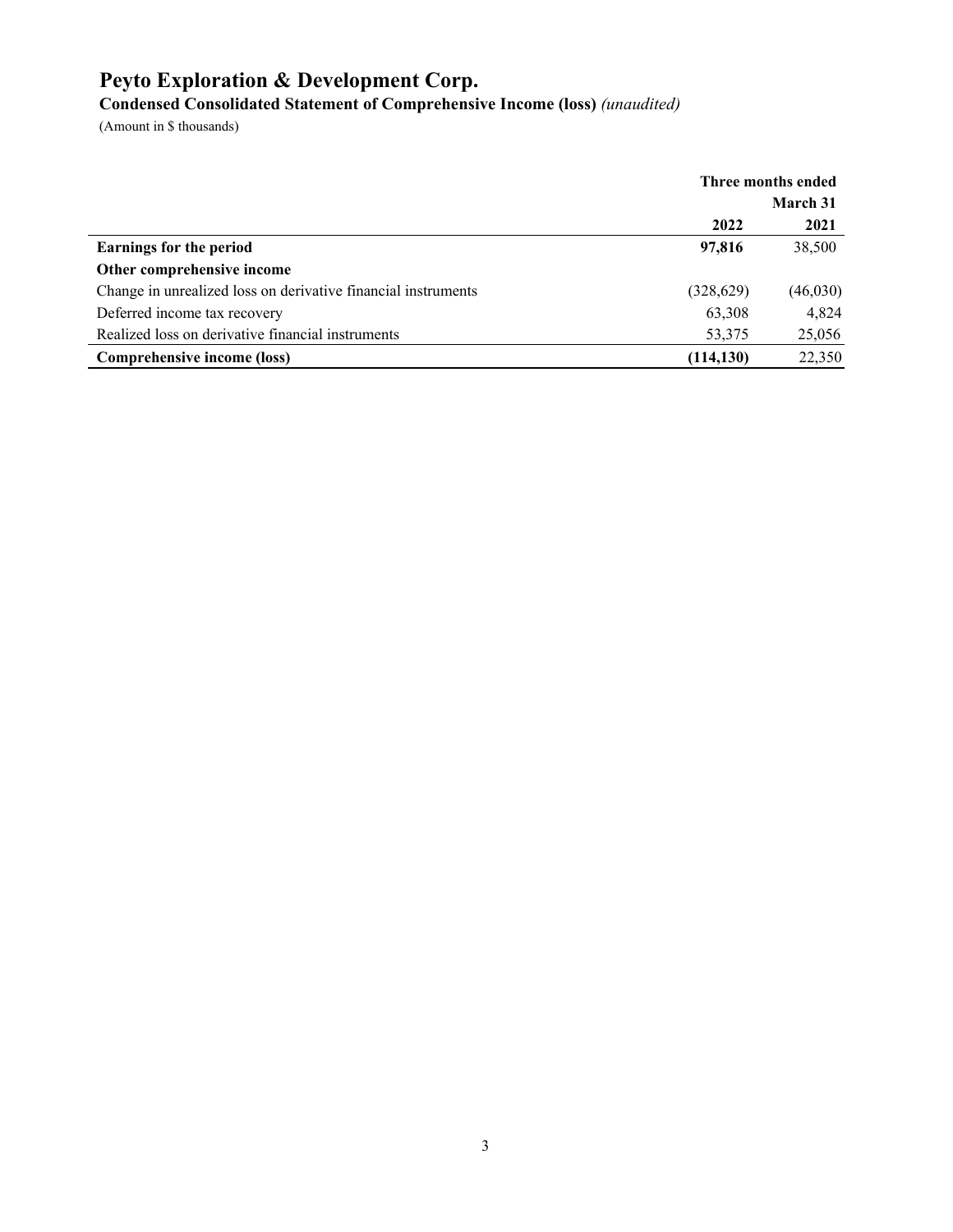**Condensed Consolidated Statement of Changes in Equity** *(unaudited)*

|                                                                    | 2022       | March 31  |
|--------------------------------------------------------------------|------------|-----------|
|                                                                    |            |           |
|                                                                    |            | 2021      |
| Shareholders' capital, beginning of period                         | 1,664,508  | 1,649,635 |
| Private Placement                                                  | 2,578      |           |
| Common shares issued under stock option plan                       | 4,869      | 581       |
| Share capital, end of period                                       | 1,671,955  | 1,650,216 |
|                                                                    |            |           |
| Contributed surplus, beginning of year                             | 13,123     | 10,487    |
| Stock based compensation expense                                   | 2,288      | 1,117     |
| Recognized under stock-based compensation plans                    | (2,696)    | (99)      |
| Contributed surplus, end of year                                   | 12,715     | 11,505    |
|                                                                    |            |           |
| Retained earnings, beginning of period                             | 143,217    | 12,727    |
| Earnings for the period                                            | 97,816     | 38,500    |
| Dividends (Note 8)                                                 | (25,358)   | (1,651)   |
| Retained earnings (deficit), end of period                         | 215,675    | 49,576    |
|                                                                    |            |           |
| Accumulated other comprehensive income (loss), beginning of period | (54, 842)  | 4,624     |
| Other comprehensive loss                                           | (211,946)  | (16, 150) |
| Accumulated other comprehensive loss, end of period                | (266, 788) | (11, 526) |

| <b>TIME</b><br>Total<br>4 equity | $\sqrt{22}$ $\sqrt{27}$<br>1.033.33 | .,699,77 |
|----------------------------------|-------------------------------------|----------|
|                                  |                                     |          |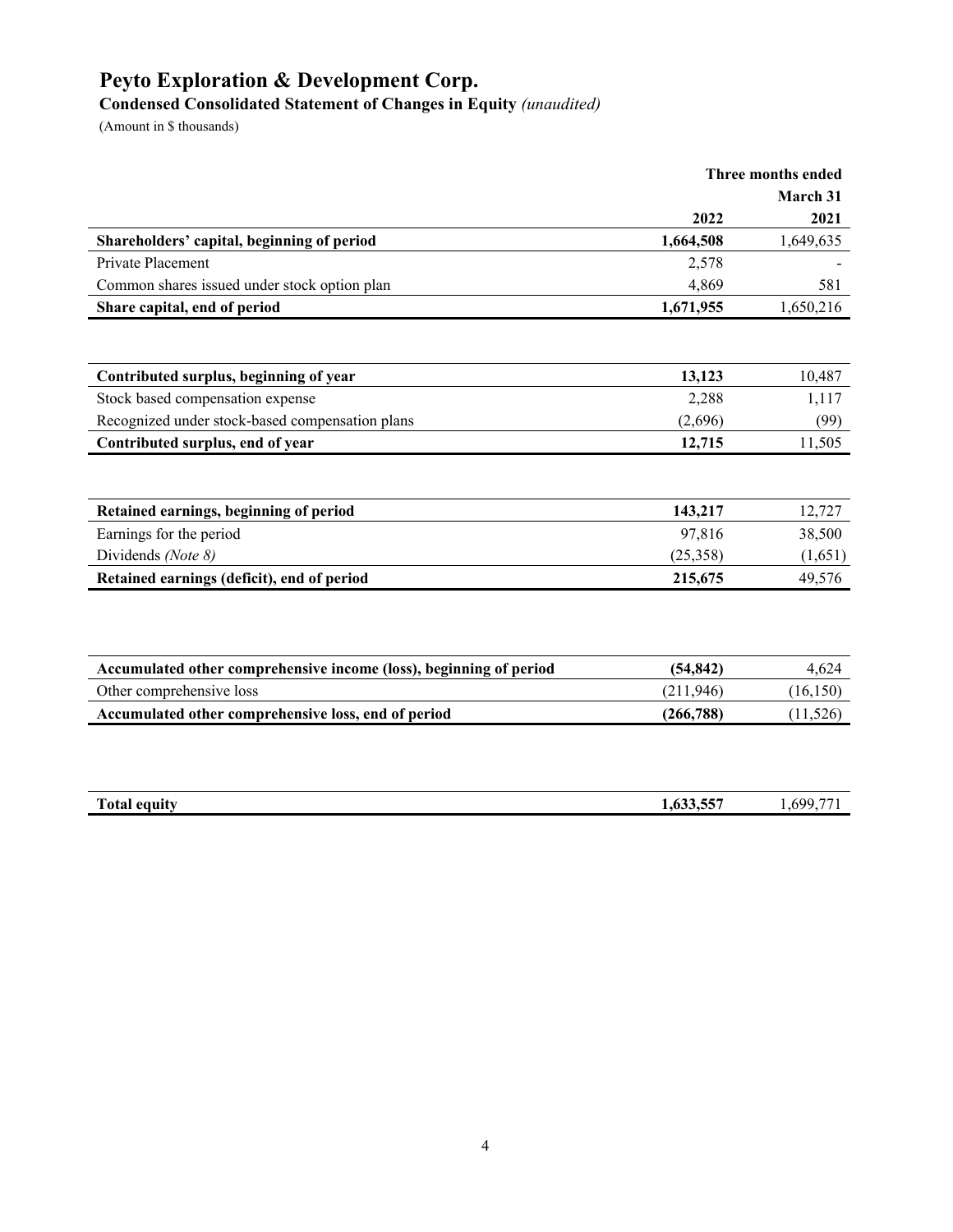**Condensed Consolidated Statement of Cash Flows** *(unaudited)*

|                                                                     | Three months ended |            |
|---------------------------------------------------------------------|--------------------|------------|
|                                                                     | March 31           |            |
|                                                                     | 2022               | 2021       |
| Cash provided by                                                    |                    |            |
| operating activities                                                |                    |            |
| Earnings                                                            | 97,816             | 38,500     |
| Items not requiring cash:                                           |                    |            |
| Deferred income tax expense                                         | 29,902             | 11,833     |
| Depletion and depreciation                                          | 73,018             | 65,353     |
| Loss on disposition of capital assets                               |                    | 419        |
| Accretion of decommissioning provision                              | 1,196              | 940        |
| Stock based compensation                                            | 2,288              | 1,117      |
| Unrealized gain on derivative financial instruments                 |                    | (1, 453)   |
| Unrealized gain on foreign exchange                                 | (728)              |            |
| Change in non-cash working capital related to operating activities  | (17,702)           | 3,043      |
|                                                                     | 185,790            | 119,752    |
| <b>Financing activities</b>                                         |                    |            |
| Common shares issued and private placement                          | 4,748              | 481        |
| Bank overdraft                                                      |                    | 93         |
| Cash dividends paid                                                 | (25,303)           | (1,650)    |
| Lease interest (Note 7)                                             | 55                 | 68         |
| Principal repayment of lease (Note 7)                               | (358)              | (342)      |
| Decrease in bank debt                                               | (25,000)           | (20,000)   |
|                                                                     | (45, 858)          | (21,350)   |
| <b>Investing activities</b>                                         |                    |            |
| Additions to property, plant and equipment                          | (143, 331)         | (108, 851) |
| Change in prepaid capital                                           | 16,773             | 929        |
| Corporate Acquisition                                               | (22, 220)          |            |
| Change in non-cash working capital relating to investing activities | 6,702              | 210        |
|                                                                     | (142, 076)         | (107, 712) |
| Net (decrease) in cash                                              | (2,144)            | (9,310)    |
| Cash, beginning of period                                           | 5,718              | 9,310      |
| Cash, end of period                                                 | 3,574              |            |

| The following amounts are included in cash flows from operating activities: |       |        |
|-----------------------------------------------------------------------------|-------|--------|
| Cash interest paid                                                          | 8.218 | 16.755 |
| Cash taxes paid                                                             |       |        |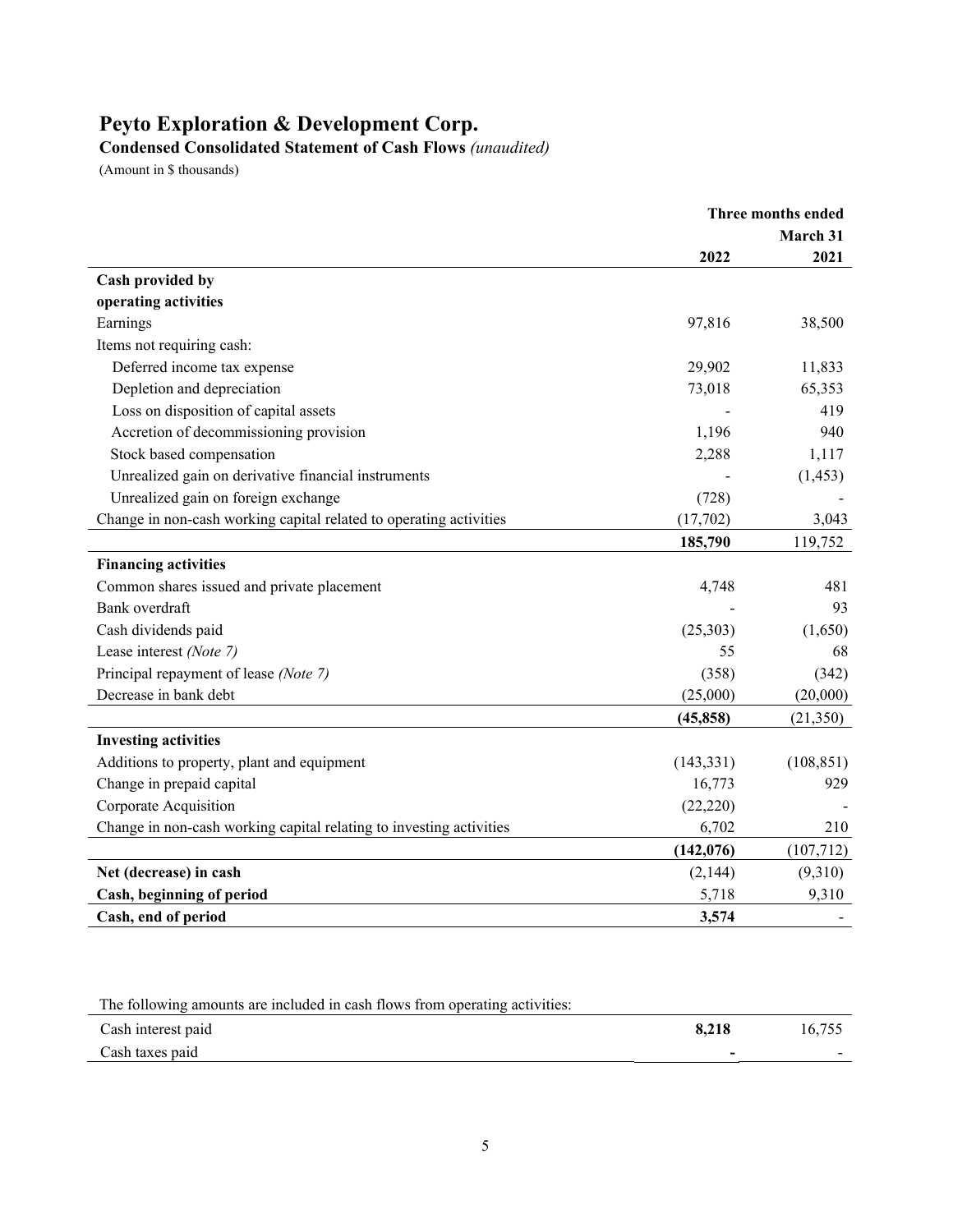# **Peyto Exploration & Development Corp. Notes to Condensed Consolidated Financial Statements** *(unaudited)* **As at and for the three months ended March 31, 2022 and 2021**

(Amount in \$ thousands, except as otherwise noted)

# **1. Nature of operations**

Peyto Exploration & Development Corp and its subsidiary (together "Peyto" or the "Company") is a Calgary based oil and natural gas company. Peyto conducts exploration, development, and production activities in Canada. Peyto is incorporated and domiciled in the Province of Alberta, Canada. The address of its registered office is  $300, 600 - 3^{rd}$ Avenue SW, Calgary, Alberta, Canada, T2P 0G5.

These condensed consolidated financial statements were approved and authorized for issuance by the Audit Committee of Peyto on May 11, 2022.

# **2. Basis of presentation**

The condensed consolidated financial statements have been prepared by management and reported in Canadian dollars in accordance with International Accounting Standard ("IAS") 34, "Interim Financial Reporting". These condensed consolidated financial statements do not include all of the information required for full annual consolidated financial statements and should be read in conjunction with the Company's consolidated financial statements as at and for the years ended December 31, 2021 and 2020.

#### **Significant Accounting Policies**

#### **(a) Significant Accounting Judgments Estimates and Assumptions**

The timely preparation of the condensed consolidated financial statements requires management to make estimates and assumptions that affect the reported amounts of assets and liabilities and disclosures of contingencies, if any, as at the date of the consolidated financial statements and the reported amounts of revenue and expenses during the period. By their nature, estimates are subject to measurement uncertainty and changes in such estimates in future years could require a material change in the condensed consolidated financial statements.

All accounting policies and methods of computation followed in the preparation of these consolidated financial statements are the same as those disclosed in Note 2 of Peyto's consolidated financial statements as at and for the years ended December 31, 2021 and 2020.

#### **3. Corporate acquisition**

On February 28, 2022, Peyto acquired all the issued and outstanding shares of a private company ("PrivateCo") in the Brazeau River area of Alberta for cash consideration of \$22.2 million. The acquisition provides for an increase in land, production and infrastructure including a 100% owned and operated 45 MMcf/d sweet natural gas plant. The transaction has been accounted for as a business combination in accordance with IFRS 3 using the acquisition method.

Results from operations for PrivateCo are included in the Company's consolidated financial statements from the closing date of the transaction. Total transaction costs incurred by Peyto of \$0.4 million associated with this acquisition were expensed in the consolidated statements of income and comprehensive income. The following purchase price allocation is based on Management's best estimate of the assets acquired and liabilities assumed and is subject to change based upon finalizing the value of the net assets acquired.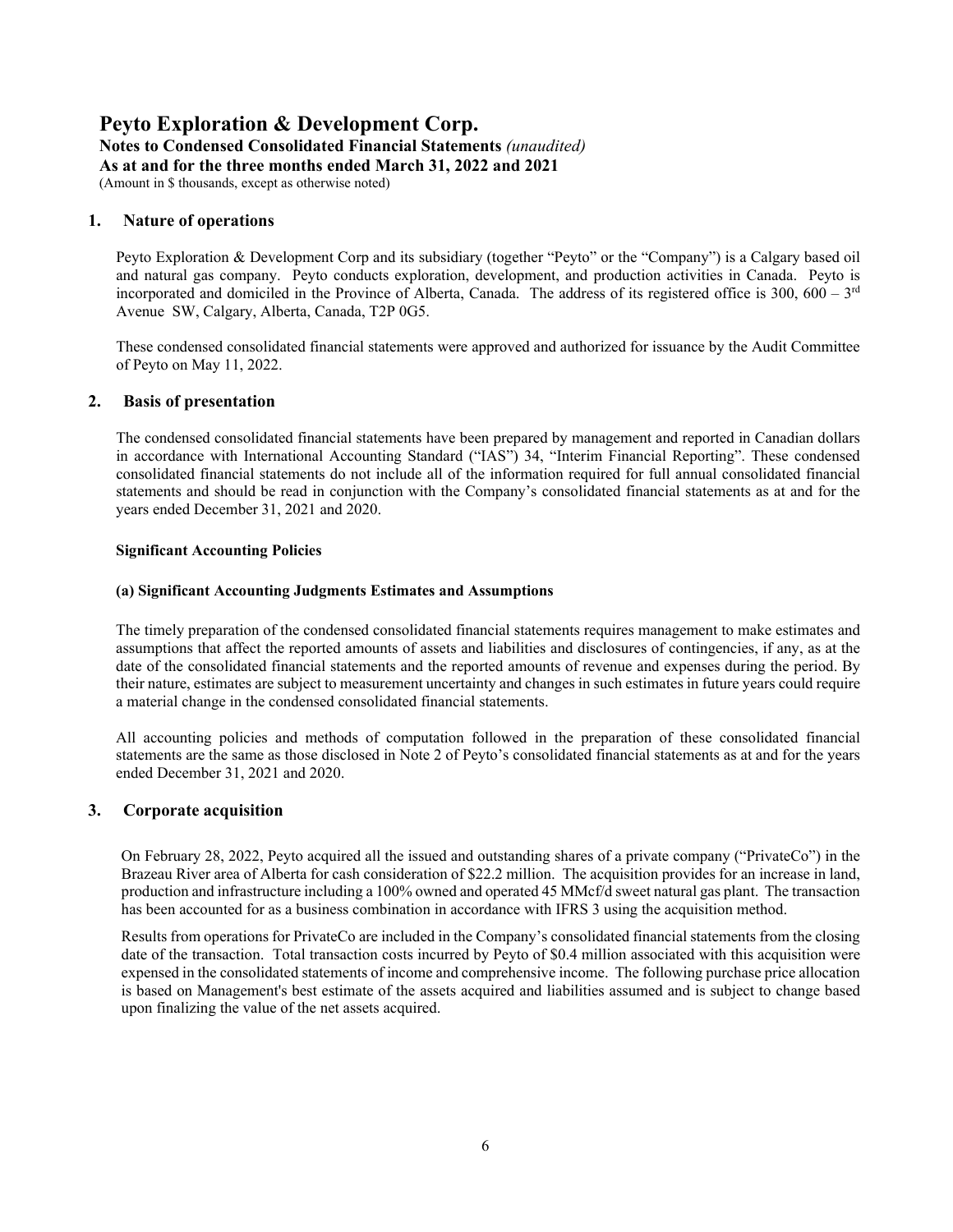| Fair value of net assets acquired: |         |
|------------------------------------|---------|
| Working capital                    | 133     |
| Property, plant and equipment      | 5,900   |
| Deferred income tax asset          | 17,344  |
| Decommissioning provision          | (1,157) |
| <b>Total</b>                       | 22,220  |
|                                    |         |

| . .<br>`onsidorotion+<br>лоп. |    |
|-------------------------------|----|
| Cash<br>-----                 | -- |
|                               |    |

The acquisition of PrivateCo has contributed revenue of \$1.7 million and earnings of \$0.8 million since February 28, 2022. Had the acquisition of PrivateCo closed on January 1, 2022, pro forma revenue from natural gas and natural gas liquid sales, and earnings are estimated to be approximately \$2.5 million and \$0.9 million, respectively, for the three months ended March 31, 2022.

#### **4. Property, plant and equipment, net**

| Cost                                     |             |
|------------------------------------------|-------------|
| <b>At December 31, 2021</b>              | 6,537,637   |
| Additions                                | 148,075     |
| Decommissioning provision additions      | (17,757)    |
| Prepaid capital                          | (16,773)    |
| At March 31, 2022                        | 6,651,182   |
| Accumulated depletion and depreciation   |             |
| <b>At December 31, 2021</b>              | (2,897,812) |
| Depletion and depreciation               | (73,018)    |
| At March 31, 2022                        | (2,970,830) |
| Carrying amount at December 31, 2021     | 3,639,825   |
| <b>Carrying amount at March 31, 2022</b> | 3,680,352   |

During the period ended March 31, 2022, Peyto capitalized \$3.4 million (2021 - \$1.9 million) of general and administrative expense directly attributable to development activities.

For the period ended March 31, 2022, the Company identified no indicators of impairment and therefore a test was not performed.

On February 1, 2021, the Company acquired assets in the Deep Basin for cash consideration of \$35.0 million. The acquisition resulted in an increase in PP&E of approximately \$48.0 million including \$13 million in decommissioning liabilities. The assets acquired include a working interest in production, reserves and a gas processing facility. The Company applied the optional IFRS 3 concentration test to this acquisition which resulted in the acquired assets being accounted for as an asset acquisition.

On March 5, 2021, the Company acquired assets in the Deep Basin for cash consideration of \$0.75 million. The acquisition resulted in an increase in PP&E of approximately \$1.5 million including \$0.75 million in decommissioning liabilities. The assets acquired include a working interest in production and reserves. The Company applied the optional IFRS 3 concentration test to this acquisition which resulted in the acquired assets being accounted for as an asset acquisition.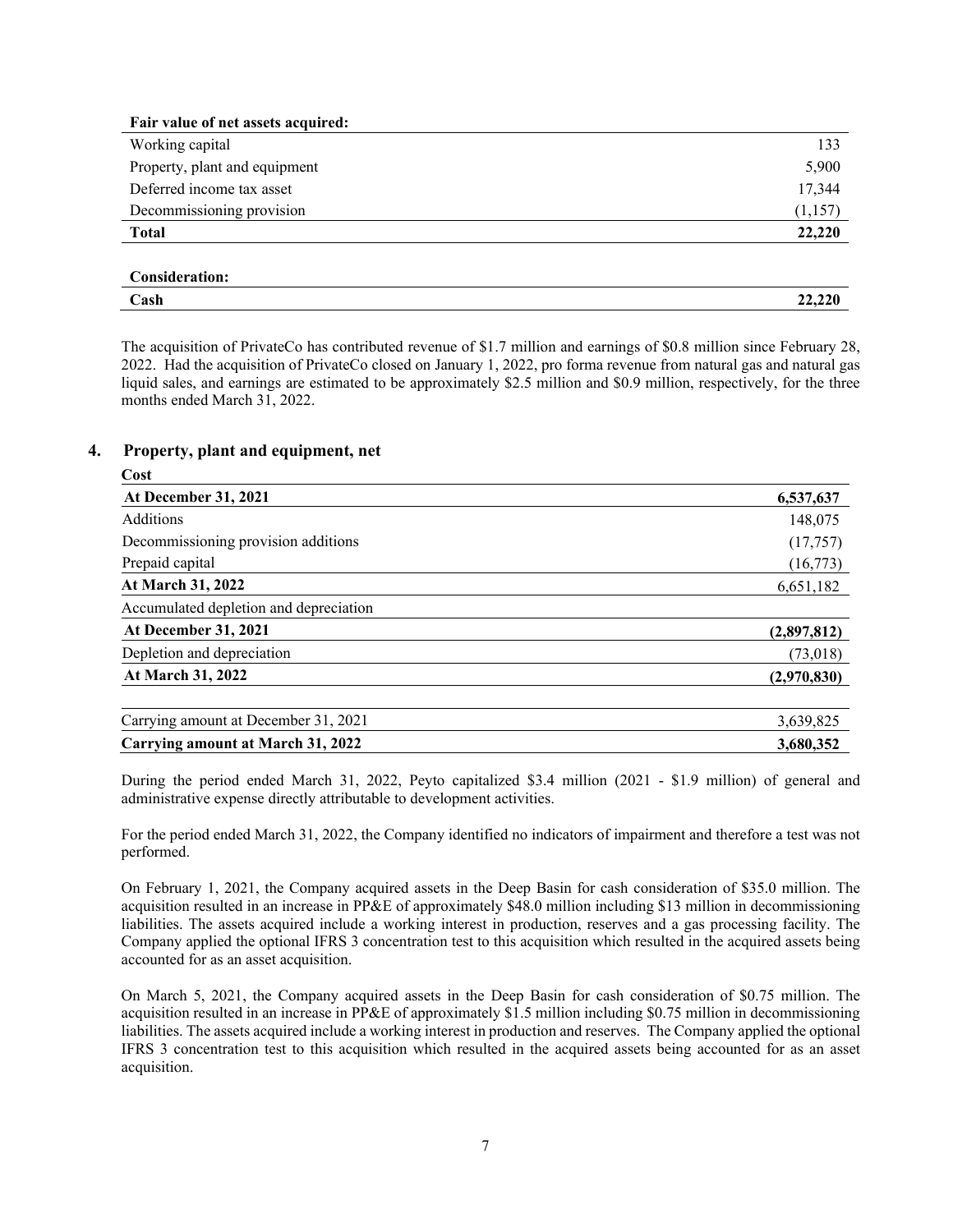# **5. Long-term debt**

|                                |           | <b>March 31, 2022</b> December 31, 2021 |
|--------------------------------|-----------|-----------------------------------------|
| Bank credit facility           | 625,000   | 650,000                                 |
| Long-term senior Secured notes | 414.984   | 415,712                                 |
| Balance, end of the period     | 1.039.984 | 1,065,712                               |

On November 5, 2021, the Company finalized an agreement with its syndicate of lenders and term debt note holders to amend and extend its \$950 million senior secured covenant-based credit facility and note purchase agreements. This new facility has a maturity date of October 13, 2023, is made up of a \$40 million working capital tranche, a \$910 million production line, and is available on a revolving basis. Borrowings under the facility bear interest at Canadian bank prime or US base rate, or, at Peyto's option, Canadian dollar bankers' acceptances or US dollar LIBOR loan rates, plus applicable margin and stamping fees. The total stamping fees range between 175 basis points and 365 basis points on Canadian dollar bankers' acceptance and US dollar LIBOR borrowings. The undrawn portion of the facility is subject to a standby fee in the range of 35 to 73 basis points.

Peyto is subject to the following financial covenants as defined in the credit facility and note purchase agreements:

- Long-term debt and subordinated debt plus bank overdraft and letters of credit not to exceed 4.0 times trailing twelve-month net income before non-cash items, interest and income taxes;
- Long-term debt plus bank overdraft and letters of credit not to exceed 3.5 times trailing twelve-month net income before non-cash items, interest and income taxes.
- Trailing twelve months net income before non-cash items, interest and income taxes to exceed 3.0 times trailing twelve months interest expense.

Outstanding senior notes are as follows:

| <b>Senior Secured Notes</b> | Date Issued      | Rate*    | <b>Maturity Date</b> |
|-----------------------------|------------------|----------|----------------------|
| \$100 million (CAD)         | October 24, 2016 | $3.70\%$ | October 24, 2023     |
| \$65 million (CAD)          | May 1, 2015      | 4.26%    | May 1, 2025          |
| \$100 million (CAD)         | January 3, 2012  | 4.39%    | January 3, 2026      |
| \$100 million (CAD)         | January 2, 2018  | 3.95%    | January 2, 2028      |
| \$40 million (USD)          | October 29, 2021 | 3.98%    | October 29, 2028     |

Peyto is in compliance with all financial covenants at March 31, 2022.

Total interest expense for the period ended March 31, 2022 was \$11.6 million (2021 - \$17.9 million) and the average borrowing rate for the period was  $4.3\%$  (2021 – 6.2%).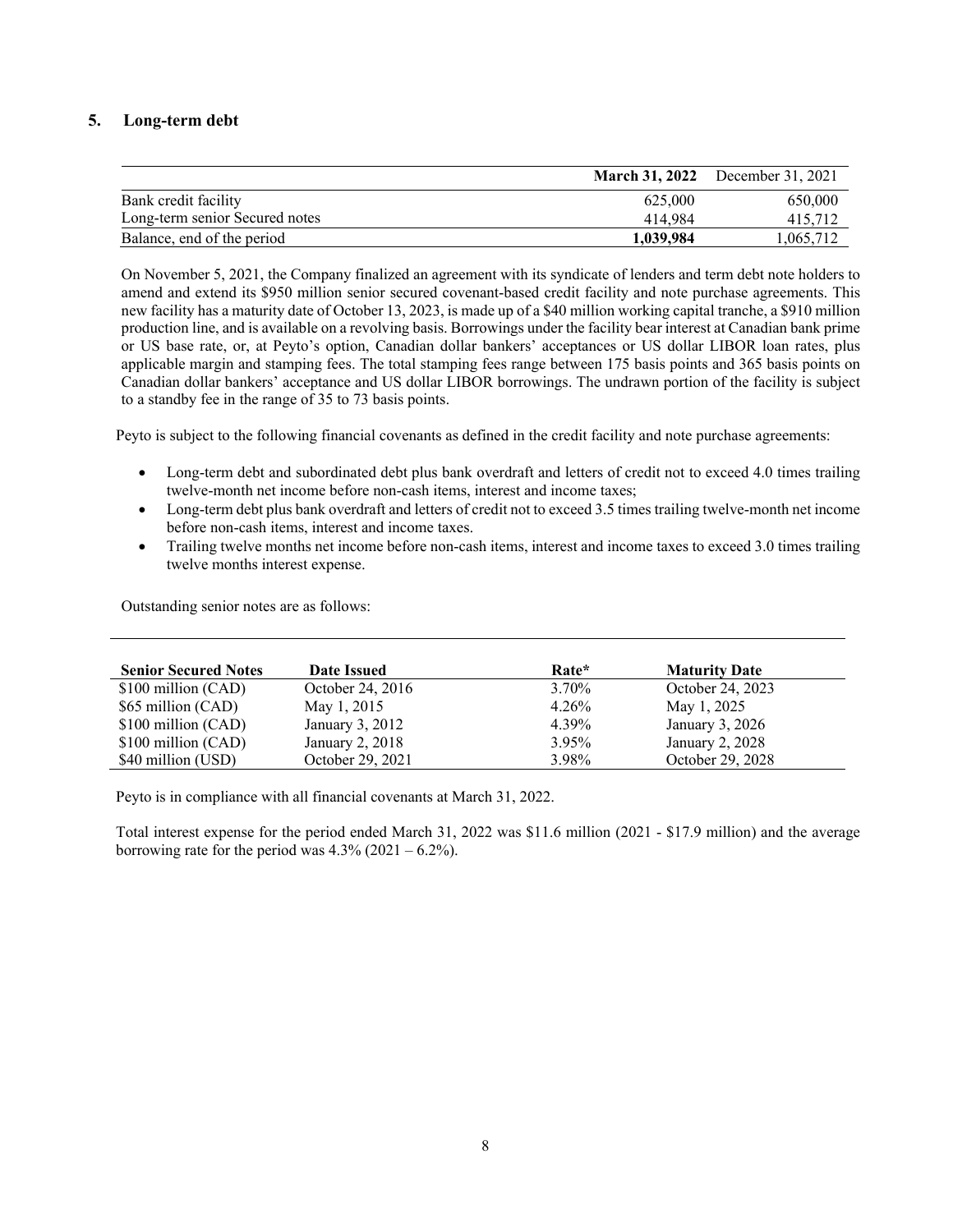# **6. Decommissioning provision**

The following table reconciles the change in decommissioning provision:

| 204,220  |
|----------|
| 1,901    |
| 3,401    |
| 1,196    |
| (23,059) |
| 187,659  |
|          |

| Non-current | 187<br>$\epsilon$ $\epsilon$<br>-659 |
|-------------|--------------------------------------|

The Company has estimated the net present value of its total decommissioning provision to be \$187.7 million as at March 31, 2022 (2020 – \$204.2 million) based on a total escalated future undiscounted liability of \$380.6 million (2021 – \$374.3 million). At March 31, 2022 management estimates that these payments are expected to be made over the next 50 years (2021 – 50 years) with the majority of payments being made in years 2024 to 2070. The Bank of Canada's long-term bond rate of 2.37 per cent  $(2021 - 2.00$  per cent) and an inflation rate of 2.0 per cent  $(2021 - 2.0$  per cent) were used to calculate the present value of the decommissioning provision.

### **7. Leases**

The Right of use asset ("ROU") and lease obligation relates to the Company's head office lease in Calgary.

Right of use Asset

| <b>Balance as at December 31, 2021</b> | 5.043 |
|----------------------------------------|-------|
| Depreciation                           | 252   |
| <b>Balance at March 31, 2022</b>       | 4.791 |

The ROU asset is included in Property plant & equipment. Refer to Note 3.

| Lease obligation at December 31, 2022                     | 6,563 |
|-----------------------------------------------------------|-------|
| Lease interest expense                                    | 55    |
| Principal repayment of lease                              | (358) |
| Lease obligation at March 31, 2022                        | 6,260 |
| Current portion of lease obligation at March 31, 2022     | 1,233 |
| Non-current portion of lease obligation at March 31, 2022 | 5.027 |

The variable lease payments not included in the measurement of the office lease obligation for the three months ended March 31, 2022 is \$0.2 million (2021-\$0.2 million). The variable lease payments are recognized through general and administration expense.

During the period ended March 31, 2022, \$8.3 million (2021 -\$5.4 million) was capitalized in relation to short-term leases.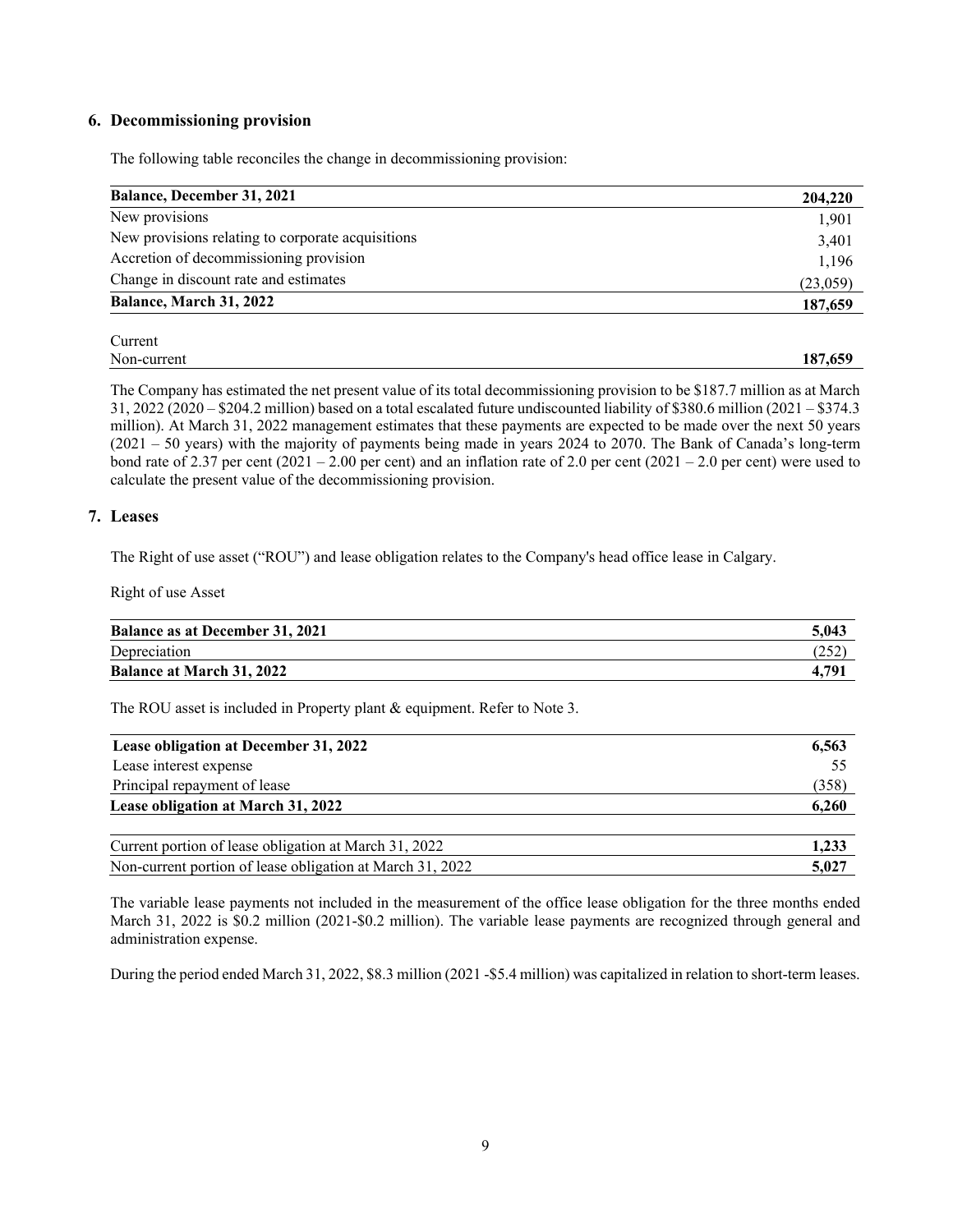The following future commitments associated with its lease obligation:

| As at March |
|-------------|
| 31, 2022    |
| 1,071       |
| 4,286       |
| 1,428       |
| 6,785       |
| (525)       |
| 6,260       |
| 1,233       |
| 5,027       |
|             |

# **8. Share capital**

**Authorized**: Unlimited number of voting common shares

#### **Issued and Outstanding**

|                                     | Number of     |           |
|-------------------------------------|---------------|-----------|
|                                     | Common        | Amount    |
| <b>Common Shares (no par value)</b> | <b>Shares</b> |           |
| <b>Balance, December 31, 2021</b>   | 168, 151, 219 | 1,664,508 |
| Private Placement                   | 247.785       | 2,578     |
| Common shares issued                | 851.901       | 4,869     |
| Balance, March 31, 2022             | 169,250,905   | 1,671,955 |

Earnings per common share has been determined based on the following:

|                                         | Three Months ended March 31, |               |
|-----------------------------------------|------------------------------|---------------|
|                                         | 2022                         | 2021          |
| Weighted average common shares basic    | 169,058,178                  | 165,069,227   |
| Weighted average common shares dilutive | 173,320,559                  | 167, 255, 237 |

# **Dividends**

During the period ended March 31, 2022, Peyto declared and paid dividends of \$0.05 per common share per month totaling \$25.3 million (2021 - \$0.01 per common share per quarter, \$1.7 million).

#### **Comprehensive income**

Comprehensive income consists of earnings and other comprehensive income ("OCI"). OCI comprises the change in the fair value of the effective portion of the derivatives used as hedging items in a cash flow hedge. "Accumulated other comprehensive income" is an equity category comprised of the cumulative amounts of OCI.

#### **Accumulated hedging gains and losses**

Gains and losses from financial derivative instruments are accumulated until settled. These outstanding hedging contracts are recognized in earnings on settlement. Further information on these contracts is set out in Note 11.

# **9. Performance-based compensation**

# **Reserve based component**

The reserves value-based component is 4% of the incremental increase in value, if any, as adjusted to reflect changes in debt, dividends, general and administrative expenses and interest expense, of proved producing reserves calculated using a realized price at December 31 of the current year and a discount rate of 8%. For three months ended March 31, 2022 \$nil, (2021 - \$nil) was expensed.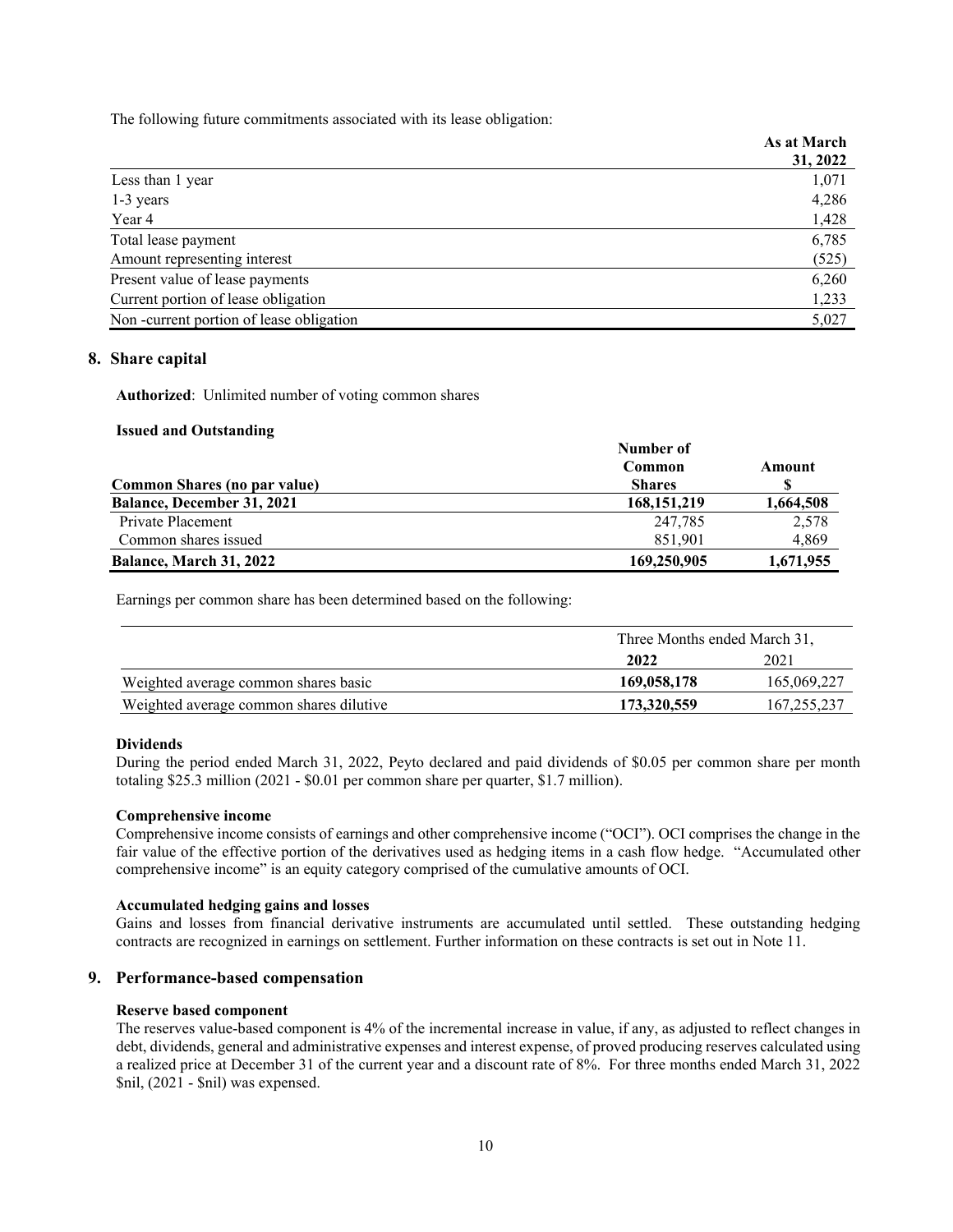# **10. Stock based compensation**

In 2019, the Company adopted a stock option plan allowing for the granting of stock options to officers, employees and consultants of the Company. In addition, the shareholders of the Company approved the issuance of common shares to fulfill the Company's obligation under previously granted rights pursuant to its market-based bonus plan, as a transition between the market-based bonus and the newly adopted stock option plan. The stock option plan will replace the marketbased bonus plan on a go forward basis. These plans limit the number of options and DSU's that may be granted to 10% of the outstanding common shares at the date of the Board's adoption of these plans, being 16,487,418 common shares.

### **Equity compensation arrangements**

The following tables summarize the Company's equity compensation arrangements:

|               |           | Weighted<br>Average<br><b>Exercise price</b> | <b>Weighted Average</b><br>Remaining<br>Contractual life-<br>Years |
|---------------|-----------|----------------------------------------------|--------------------------------------------------------------------|
| Stock options | 9,898,857 | 5.80                                         | 1.19                                                               |
| DSU           | 188,611   | 3.99                                         | 16.14                                                              |

#### **Stock option plans**

The following tables summarize the stock options outstanding at March 31, 2022:

|                                   |           | Weighted<br>average<br>exercise price |
|-----------------------------------|-----------|---------------------------------------|
| <b>Balance, December 31, 2021</b> | 9,173,137 | 5.05                                  |
| Stock options granted             | 1,398,600 | 9.46                                  |
| Exercised                         | (672,880) | 3.23                                  |
| Balance, March 31, 2022           | 9,898,857 | 5.80                                  |

The Company estimates the fair value of stock options using the Black-Scholes pricing model. During the period ended March 31, 2022, the weighted-average fair value per option was \$1.90. The following tables summarize the assumptions used in the Black-Scholes model:

|                         | <b>March 31, 2022</b> |
|-------------------------|-----------------------|
| Share price             | \$4.91                |
| Exercise price          | \$4.97                |
| Expected volatility     | 52.16%                |
| Average option life     | 2 year                |
| Risk-free interest rate | $1.00\%$              |
| Forfeiture rate         | $0.17\%$              |

Options are granted throughout the year and vest 1/3 on each of the first, second and third anniversaries from the date of grant.

At March 31, 2022, no stock options are exercisable.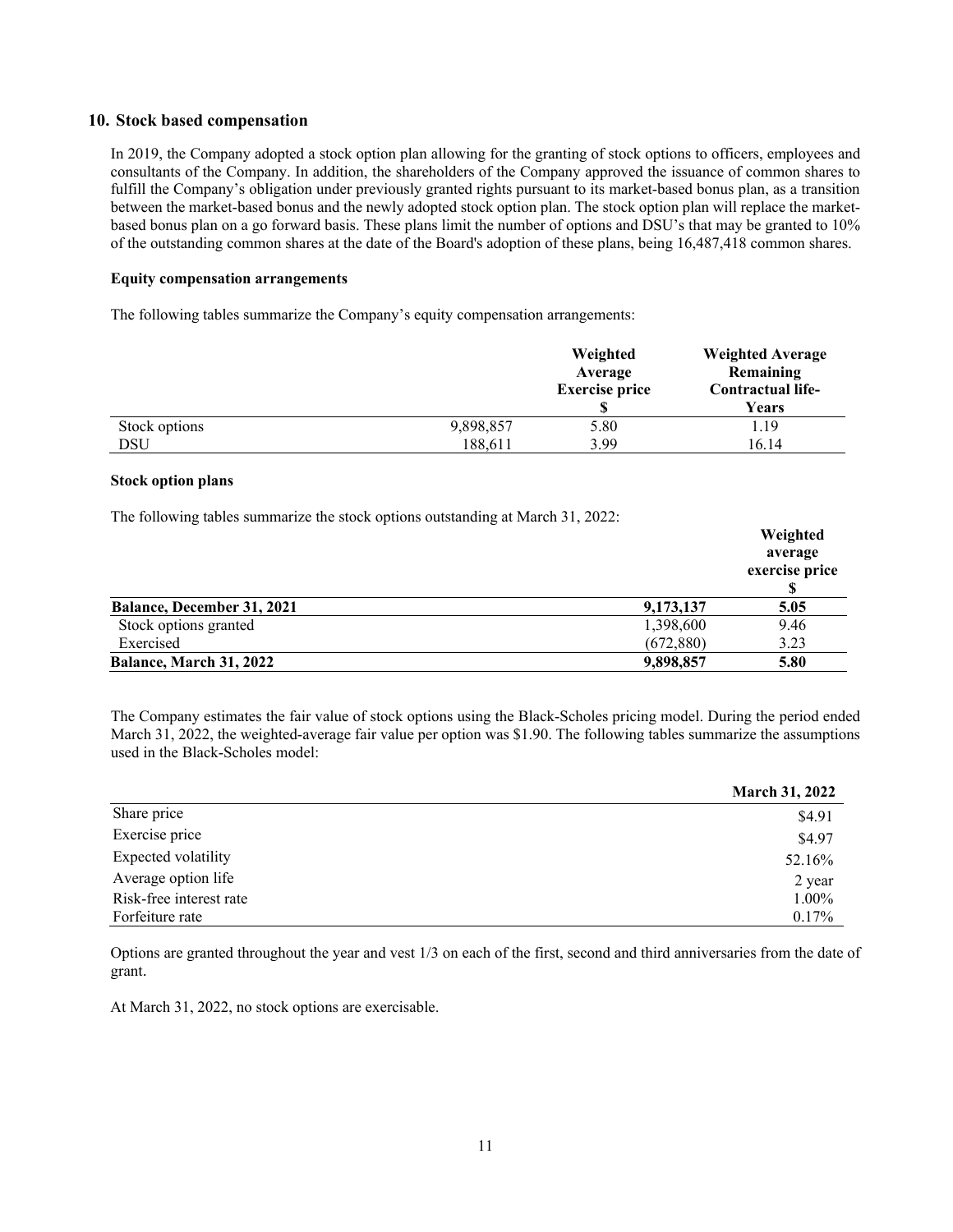# **Deferred Share Units ("DSU's")**

The following tables summarize the DSU's outstanding at March 31, 2022:

|                                   |         | Weighted average<br>exercise price |
|-----------------------------------|---------|------------------------------------|
| <b>Balance, December 31, 2021</b> | 176,669 | 3.60                               |
| DSU granted                       | 1.942   | 9.74                               |
| <b>Balance March 31, 2022</b>     | 188,611 | 3.99                               |

# **11. Revenue and receivables**

|                                                             | Three Months ended March 31, |                      |  |
|-------------------------------------------------------------|------------------------------|----------------------|--|
|                                                             | 2022                         | 2021                 |  |
| Natural gas sales                                           | 234,346                      | 142,663              |  |
| Natural gas liquids sales                                   | 105,924                      | 57,720               |  |
| Natural gas and natural gas liquid sales                    | 340,270                      | 200,383              |  |
|                                                             | March 31,<br>2022            | December 31,<br>2021 |  |
| Accounts receivable from customers                          | 144,549                      | 106,831              |  |
| Accounts receivable from realized risk management contracts |                              | 3,481                |  |
| Accounts receivable from joint venture partners and other   | 5,445                        | 8,636                |  |
| <b>Account Receivable</b>                                   | 149,994                      | 118.948              |  |

A substantial portion of the Company's accounts receivable is with petroleum and natural gas marketing entities. Industry standard dictates that commodity sales are settled on the 25th day of the month following the month of production.

# **12. Financial instruments and capital management**

#### **Financial instrument classification and measurement**

Financial instruments of the Company carried on the condensed consolidated balance sheet are carried at amortized cost with the exception of cash and derivative financial instruments. There are no significant differences between the carrying amount of financial instruments and their estimated fair values as at March 31, 2022 except for derivative financial instruments.

The Company's areas of financial risk management and risks related to financial instruments remained unchanged from December 31, 2021.

The fair value of the Company's cash and financial derivative instruments are quoted in active markets. The Company classifies the fair value of these transactions according to the following hierarchy.

- Level 1 quoted prices in active markets for identical financial instruments.
- Level 2 quoted prices for similar instruments in active markets; quoted prices for identical or similar instruments in markets that are not active; and model-derived valuations in which all significant inputs and significant and significant value drivers are observable in active markets.
- Level 3 valuations derived from valuation techniques in which one or more significant inputs or significant value drivers are unobservable.

The Company's cash and financial derivative instruments have been assessed on the fair value hierarchy described above and classified as Level 1.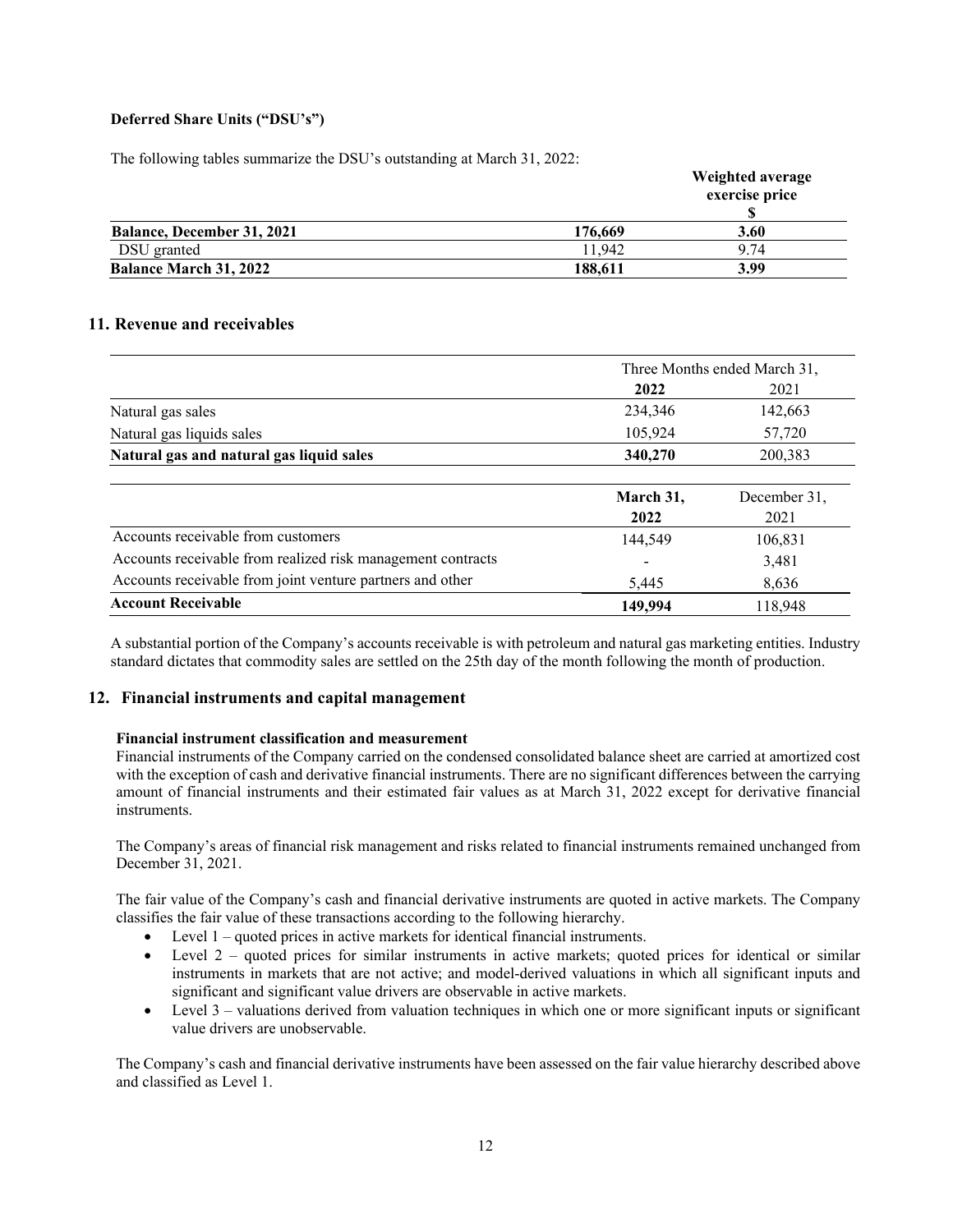### **Fair values of financial assets and liabilities**

The Company's financial instruments include cash, accounts receivable, accounts payable and accrued liabilities, dividend payable, long term debt and derivative financial instruments. At March 31, 2022 and 2021, cash and derivative financial instruments, are carried at fair value. Accounts receivable and current liabilities approximate their fair value due to their short-term nature. The carrying value of the long-term debt approximates its fair value due to the floating rate of interest charged under the credit facility.

#### **Commodity price risk management**

Peyto uses derivative instruments to reduce its exposure to fluctuations in commodity prices. Peyto considers all these transactions to be effective economic hedges for accounting purposes.

Following is a summary of all risk management contracts in place as at March 31, 2022:

| <b>Natural Gas</b>                    |                    |                     | Price                |  |  |
|---------------------------------------|--------------------|---------------------|----------------------|--|--|
| <b>Period Hedged- Monthly Index</b>   | <b>Type</b>        | <b>Daily Volume</b> | (AECO CAD/GJ)        |  |  |
| April 1, 2022 to October 31, 2022     | <b>Fixed Price</b> | 115,000 GJ          | \$2.07 to \$2.26     |  |  |
| November 1, 2022 to March 31, 2023    | <b>Fixed Price</b> | 195,000 GJ          | \$2.30 to \$4.03     |  |  |
| April 1, 2023 to October 31, 2023     | <b>Fixed Price</b> | 180,000 GJ          | \$2.05 to \$3.00     |  |  |
|                                       |                    |                     |                      |  |  |
| <b>Natural Gas</b>                    |                    |                     | Price                |  |  |
| <b>Period Hedged - NYMEX</b>          | <b>Type</b>        | <b>Daily Volume</b> | (Nymex USD/mmbtu)    |  |  |
| April 1, 2022 to October 31, 2022     | <b>Fixed Price</b> | 55,000 mmbtu        | \$2.56 to \$4.19     |  |  |
| November 1, 2022 to December 31, 2022 | <b>Fixed Price</b> | 70,000 mmbtu        | \$3.97 to \$4.78     |  |  |
| November 1, 2022 to March 31, 2023    | <b>Fixed Price</b> | 70,000 mmbtu        | \$4.05 to \$4.85     |  |  |
| January 1, 2023 to December 31, 2023  | <b>Fixed Price</b> | 70,000 mmbtu        | \$3.42 to \$3.77     |  |  |
| April 1, 2023 to October 31, 2023     | <b>Fixed Price</b> | 40,000 mmbtu        | \$3.35 to \$3.90     |  |  |
| January 1, 2024 to March 31, 2024     | <b>Fixed Price</b> | 60,000 mmbtu        | \$4.15 to \$4.27     |  |  |
|                                       |                    |                     |                      |  |  |
| <b>Natural Gas</b>                    |                    |                     | Price                |  |  |
| Period Hedged - Malin                 | <b>Type</b>        | <b>Daily Volume</b> | (Nymex USD/mmbtu)    |  |  |
| April 1, 2022 to October 31, 2022     | <b>Fixed Price</b> | 40,000 mmbtu        | \$2.35 to \$2.40     |  |  |
| November 1, 2022, to March 31, 2023   | <b>Fixed Price</b> | 40,000 mmbtu        | \$2.90 to \$3.10     |  |  |
|                                       |                    |                     |                      |  |  |
| <b>Crude Oil</b>                      |                    |                     | Price                |  |  |
| <b>Period Hedged - WTI</b>            | <b>Type</b>        | <b>Daily Volume</b> | (WTI USD/bbl)        |  |  |
| January 1, 2022 to December 31, 2022  | <b>Fixed Price</b> | 300 bbl             | \$63.75 to \$64.65   |  |  |
| April 1, 2022 to June 30, 2022        | <b>Fixed Price</b> | 300 bbl             | \$62.10 to \$64.00   |  |  |
|                                       |                    |                     |                      |  |  |
| <b>Crude Oil</b>                      |                    |                     | Price                |  |  |
| <b>Period Hedged - WTI</b>            | <b>Type</b>        | <b>Daily Volume</b> | (WTI CDN/bbl)        |  |  |
| January 1, 2022 to June 30, 2022      | <b>Fixed Price</b> | 600 bbl             | \$83.45 to \$90.50   |  |  |
| January 1, 2022 to December 31, 2022  | <b>Fixed Price</b> | 900 bbl             | \$79.75 to \$85.50   |  |  |
| April 1, 2022 to June 30, 2022        | <b>Fixed Price</b> | 2,900 bbl           | \$89.50 to \$151.00  |  |  |
| July 1, 2022 to September 31, 2022    | <b>Fixed Price</b> | $400$ bbl           | \$100.15 to \$121.50 |  |  |
| July 1, 2022 to December 31, 2022     | <b>Fixed Price</b> | 1,200 bbl           | \$87.75 to \$105.75  |  |  |
| October 1, 2022 to December 31, 2022  | <b>Fixed Price</b> | 100 bbl             | \$100.70             |  |  |
| January 1, 2023 to March 31, 2023     | <b>Fixed Price</b> | 400 bbl             | \$85.25 to \$101.05  |  |  |
|                                       |                    |                     |                      |  |  |

As at March 31, 2022, Peyto had committed to the future sale of 92,575,000 gigajoules (GJ) of natural gas at an average price of \$2.65 per GJ or \$3.05 per mcf, 66,180,000 mmbtu at an average price of \$3.58 US per mmbtu, 109,800 barrels of crude at an average price of \$63.79 USD per bbl,and 868,800 barrels of crude at an average price of \$94.63 CAD per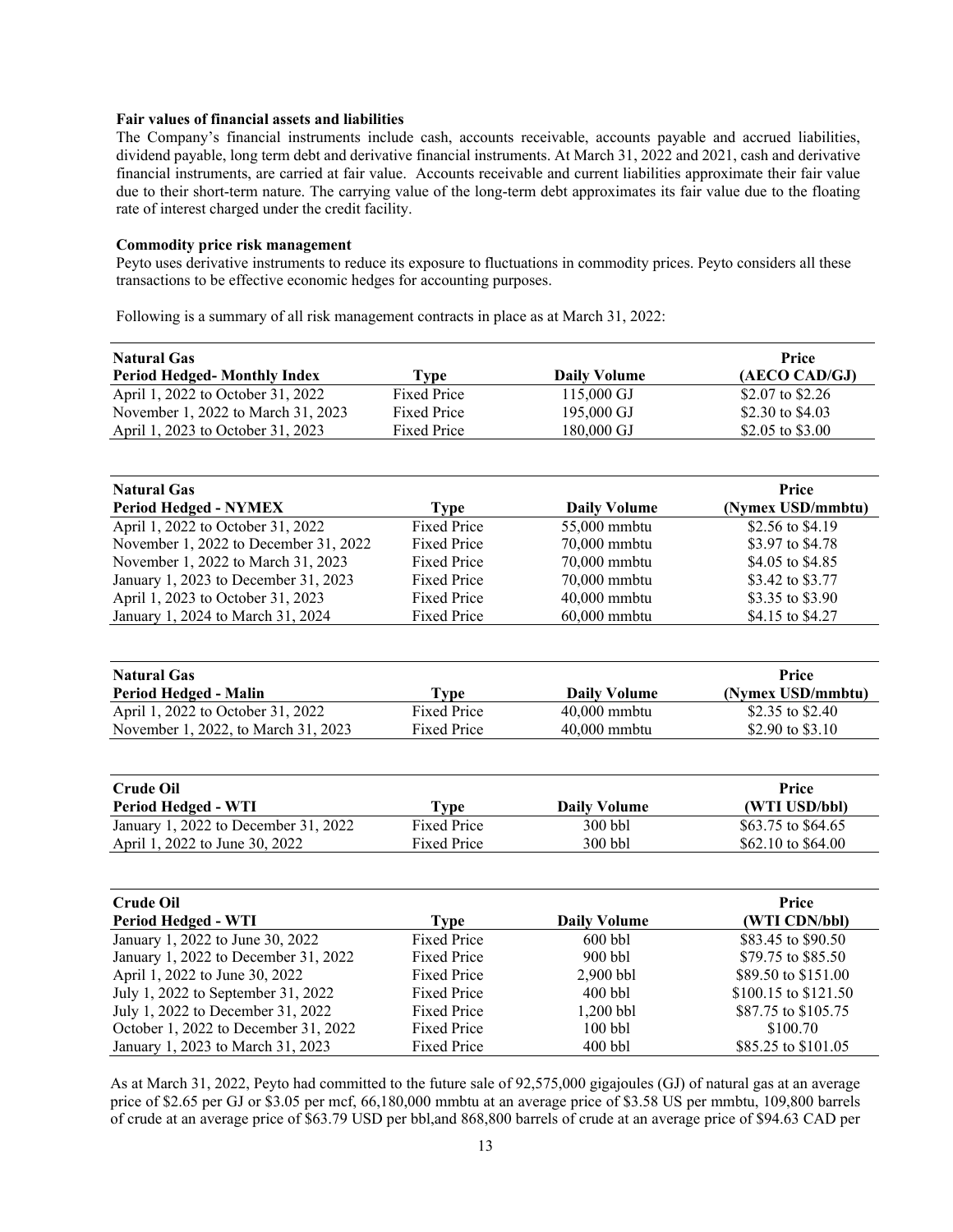bbl. Had these contracts closed on March 31, 2022, Peyto would have realized a loss in the amount of \$348.6 million. If the gas price on March 31, 2022, were to increase by \$0.10/GJ, the unrealized loss would increase by approximately \$31.7 million. An opposite change in commodity prices would result in an opposite impact on other comprehensive income.

Subsequent to March 31, 2022, Peyto entered into the following contracts:

| <b>Natural Gas</b><br><b>Period Hedged - NYMEX</b> | Type               | <b>Daily Volume</b> | Price<br>(Nymex USD/mmbtu) |  |
|----------------------------------------------------|--------------------|---------------------|----------------------------|--|
| January 1, 2024 to March 31, 2024                  | Fixed Price        | 10,000 mmbtu        | \$5.03                     |  |
|                                                    |                    |                     |                            |  |
| <b>Crude Oil</b>                                   |                    |                     | Price                      |  |
| Period Hedged - WTI                                | Type               | <b>Daily Volume</b> | (WTI CDN/bbl)              |  |
| July 1, 2022 to September 30, 2022                 | <b>Fixed Price</b> | $300$ bbl           | \$122.10 to \$130.25       |  |
| July 1, 2022 to December 31, 2022                  | <b>Fixed Price</b> | $100$ bbl           | \$125.00                   |  |
| January 1, 2023 to March 31, 2023                  | <b>Fixed Price</b> | $500$ bbl           | \$115.25 to \$111.75       |  |
| April 1, 2023 to June 30, 2023                     | <b>Fixed Price</b> | $200$ bbl           | \$111.50                   |  |

# **13. Related party transactions**

Certain directors of Peyto are considered to have significant influence over other reporting entities that Peyto engages in commercial transactions with. Such services are provided in the normal course of business and at market rates. These directors are not involved in the day-to-day operational decision making of the Company. The dollar value of the transactions between Peyto and each of the related reporting entities is summarized below:

|       | Expense                                       |      | <b>Accounts Pavable</b> |
|-------|-----------------------------------------------|------|-------------------------|
|       | Three Months ended March 31<br>As at March 31 |      |                         |
| 2022  | 2021                                          | 2022 | 2021                    |
| 718.2 | 44.0                                          | 75.4 | (4.0)                   |

# **14. Commitments**

Following is a summary of Peyto's contractual obligations and commitments as at March 31, 2022:

|                            | 2022   | 2023                     | 2024   | 2025                     | 2026   | Thereafter |
|----------------------------|--------|--------------------------|--------|--------------------------|--------|------------|
| Interest payments $(1)$    | 12.657 | 16.827                   | 13.127 | 11.743                   | 8.163  | 9.962      |
| Transportation commitments | 49.371 | 68,474                   | 43,202 | 42.119                   | 29,900 | 347,875    |
| Operating leases           | 1,650  | 2.200                    | 2.200  | 2.200                    | 2,200  |            |
| Methanol                   | 194.   | $\overline{\phantom{0}}$ | ۰      | $\overline{\phantom{0}}$ | -      |            |
| Total                      | 64.872 | 87.501                   | 58,529 | 56,062                   | 40.263 | 357,837    |

(1) Fixed interest payments on senior secured notes